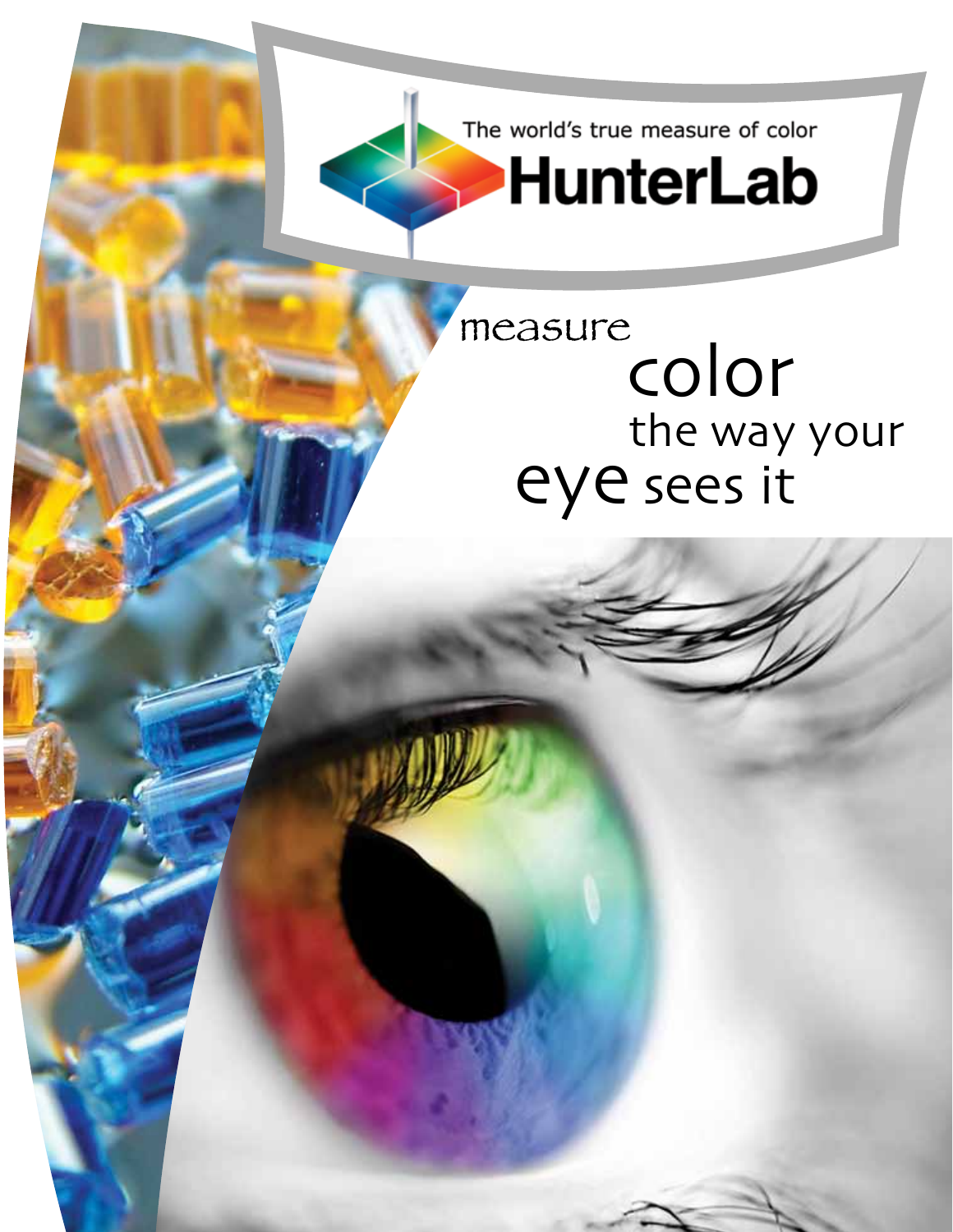### **HunterLab, the World's True Measure of Color,**

has been meeting the plastic industry's toughest color measurement challenges

for **60** years.

### **16** of the world's top **20** companies

in polymers and many of the world's largest manufacturers of ophthalmic lenses trust the quality, consistency and reliability that HunterLab instruments deliver from sample to sample and facility to facility.

From hard to measure polymer pellets to a wide variety of ophthalmic lenses and vision care materials, HunterLab is unsurpassed in designing easy-to-use instruments for plastic's hard-to-measure color samples.

HunterLab offers the broadest range of color measurements solutions in the industry:

- **Portable** 
	- **Benchtop** 
		- **Online**

instruments tailored to every need and budget.

 HunterLab instruments combine rock solid reliability with our innovative human eye technology for color perfection. It's all backed by six decades of color measurement leadership and support giving you the truest color quality in the world from the company whose founder pioneered color quality control.

> **Measure color eye sees it the way your**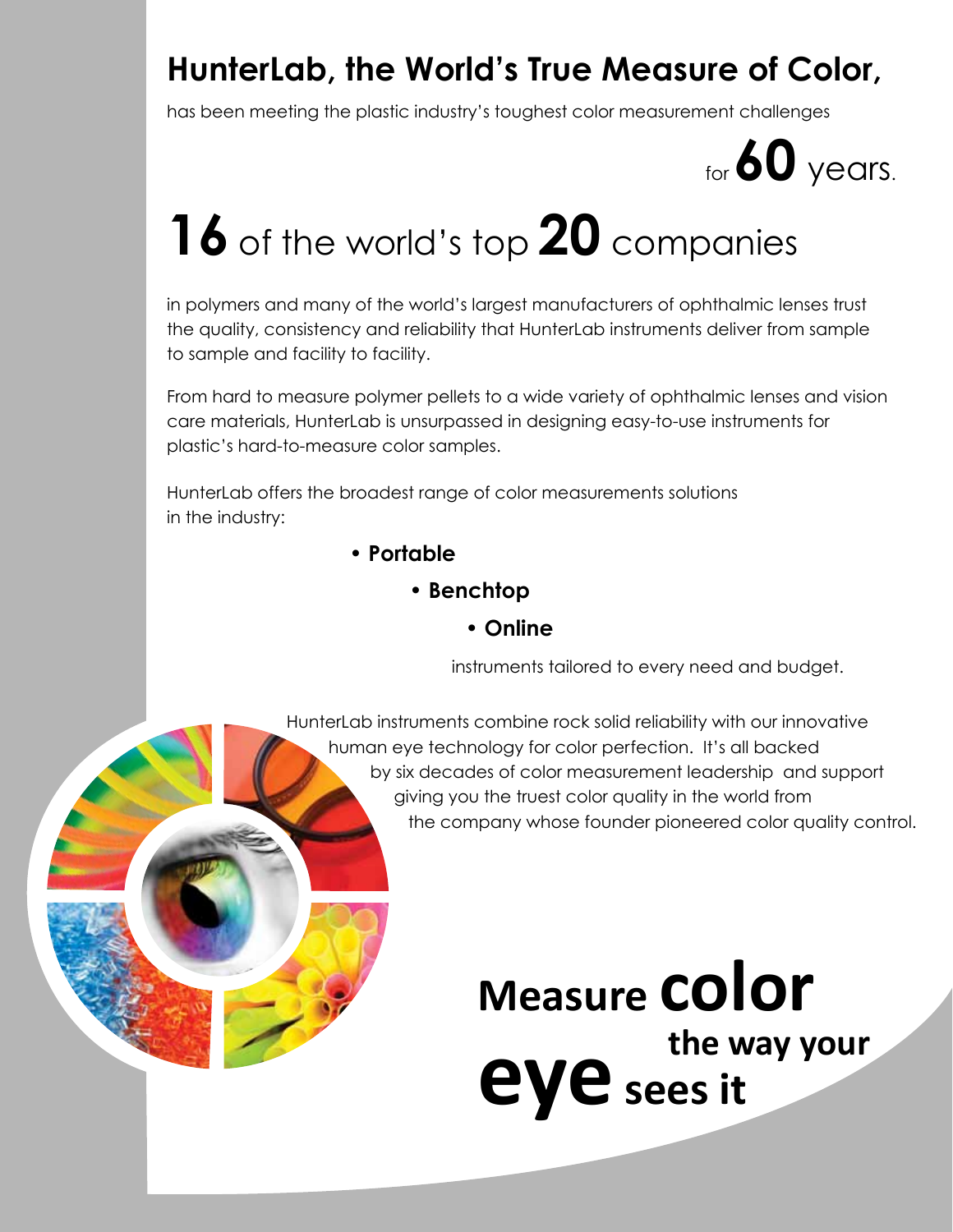#### **MiniScan® EZ**

**ColorFlex® EZ**

**ColorQuest® XE**

**D25® NC**

**ColorQuest® XT**

**UltraScan® PRO**

**UltraScan® VIS**

 HunterLab is the only color measurement company in the world to offer  $45^{\circ}/0^{\circ}$  technology in portable, bench-top, and production in-line products.

 We offer portable solutions for handy sampling flexibility, laboratory bench-top models for any measurement need, plus in-line equipment for real-time color evaluation. All provide the consistency, accuracy, and reliability that are the trademarks of every HunterLab product. You can trust HunterLab to help select the correct instrument solution for your particular application and support you with knowledgeable, responsive teams, both pre- and post- sale.

 Our extensive experience in the color measurement applications that are important to the plastic industry include:

 **RAW MATERIALS**

 **• Resins • Solvents • Colorants • Compounds • Concentrates**

 HunterLab offers a complete line of products and sampling accessories proven to accurately measure the color of raw materials whether in liquid, slurry, powder, solids, or plaques.

#### **PELLETS**

 HunterLab's products excel at precisely measuring polymers in pellet form, whether in shipping containers with a portable, in lab with a bench-top instrument, or on the production line with an in-line spectrophotometer specially configures for your application.

#### **PREFORMS**

 HunterLab offers specific solutions for the measurement of plastic preforms, allowing you to accurately predict final blown bottle color from the preform color, and get into target range when switching over a line to a new color. HunterLab products measure:

**• Transparent preforms • Opaque preforms • Presence of a UV absorber**

 All three types of measurement can be performed by the same instrument, demonstration HunterLab's unparalleled versatility. In addition, we offer a large selection of instrument accessories to tailor your HunterLab product to your exact needs.

#### **EXTRUDED/MOLDED PRODUCTS**

 HunterLab has a solution for the color measurement of film and sheet in the lab, at the line, or on the line. Whether the product is flexible or rigid, transparent or opaque, HunterLab has a solution to measure: 

- **Transmitted/Reflected Color**
	- **Yellowness Index**
		- **Whiteness Index** 
			- **Transmission Haze**

**SpectraTrend® HT**

**ColorQuest® Online Haze**